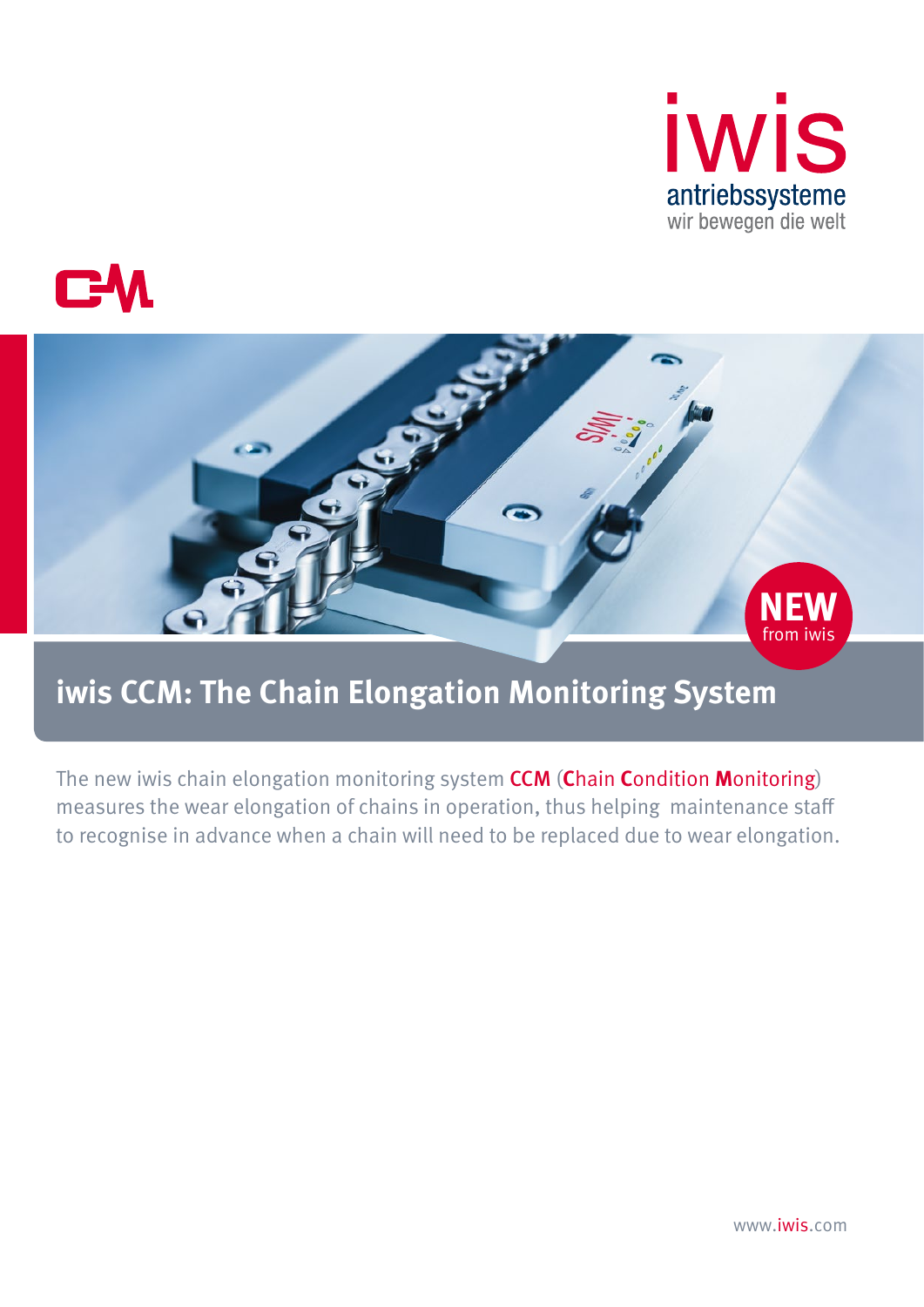



### **Intelligent chain monitoring**

- Gives maintenance staff time to (re)act!
- No long downtimes for plant or machinery
- No risk to promised delivery dates no interruption of the logistics chain
- Prevents financial losses caused by missed production
- Monitoring of precision chain applications
- "Plug 'n' play" principle applies does not require calibration etc.
	- ✓ Simple modular construction
	- ✓ Revised design



#### **CCM: A comprehensive solution**

- Included in delivery:
	- $\rightarrow$  CCM system including mounting plate
	- $\rightarrow$  Power supply cable
	- $\rightarrow$  USB cable
	- $\rightarrow$  PC software
	- $\rightarrow$  Installation and operating instructions
- 3D Data available and can be supplied on request
- Installation kit with standard default setting Depth  $D = 50$  mm (Depth D\* depends on chain version and can be individually varied)
- See operating instructions for information on electrical and mechanical connections.

#### **Product range**

| <b>Description</b> | Article no. |
|--------------------|-------------|
| CCM-06B-IWIS       | 40008846    |
| CCM-08B-IWIS       | 40008847    |
| CCM-08A-IWIS       | 40008897    |
| CCM-10B-IWIS       | 40008850    |
| CCM-10A-IWIS       | 40008898    |
| CCM-12B-IWIS       | 40008851    |
| CCM-12A-IWIS       | 40008899    |
| CCM-16B-IWIS       | 40008853    |
| CCM-16A-IWIS       | 40008900    |
| CCM-20B-IWIS       | 40008854    |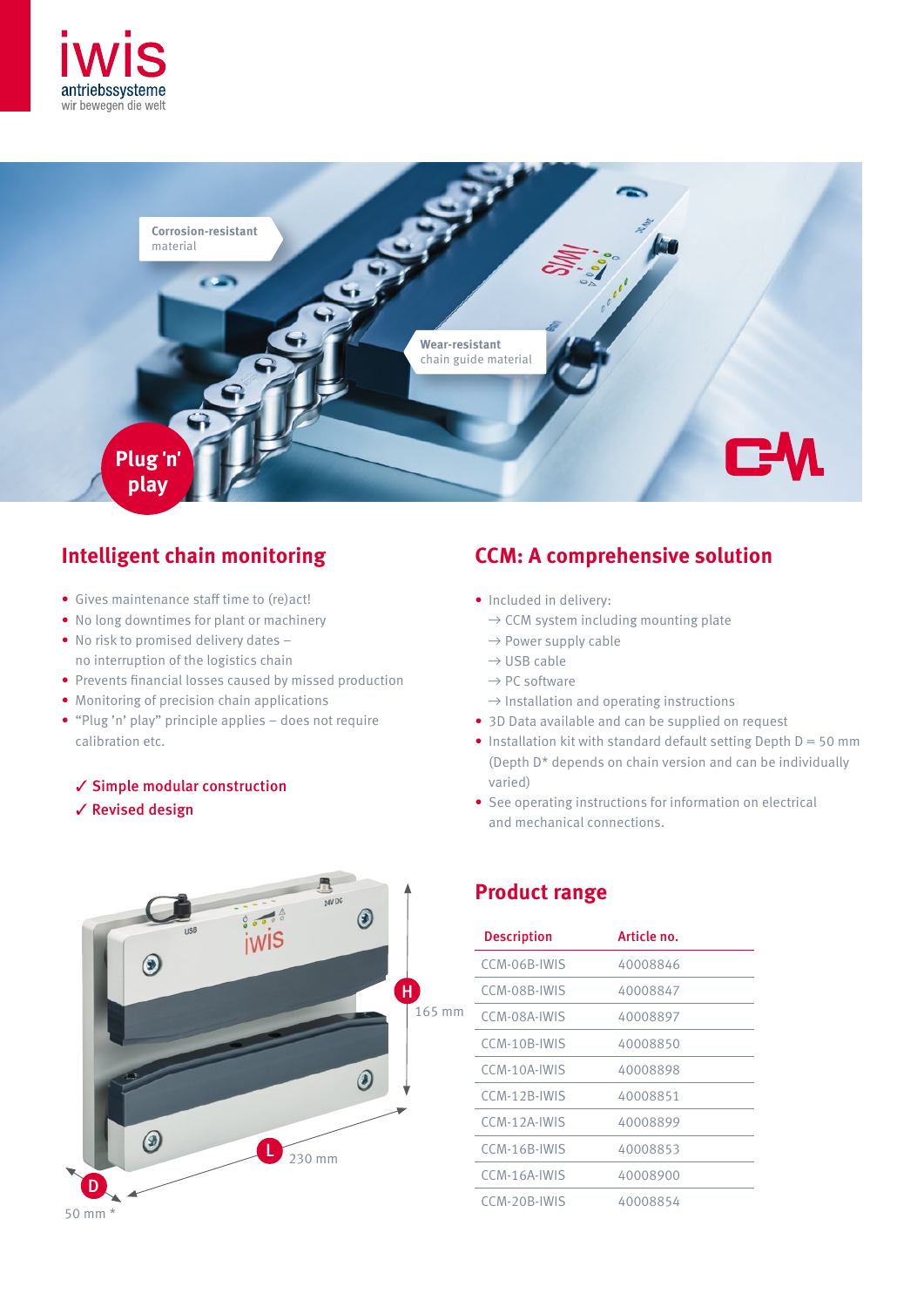



### **Highlights**



**Chain wear status** is shown in 0.5% steps on a finely graduated **LED display**.



Different **speed ranges** and **changes of load direction** are not a problem for CCM.



Use of the system is not restricted to a small number of chain sizes: CCM always detects wear on one chain strand only, so it is equally effective on **simplex**, **duplex** and **triplex chains.**

Precise, **contact-free** measurement with **no direct interference** in the chain drive.

CCM is **quick and easy to integrate** – including retrofitting with no need for any special additional components – in numerous chain applications.